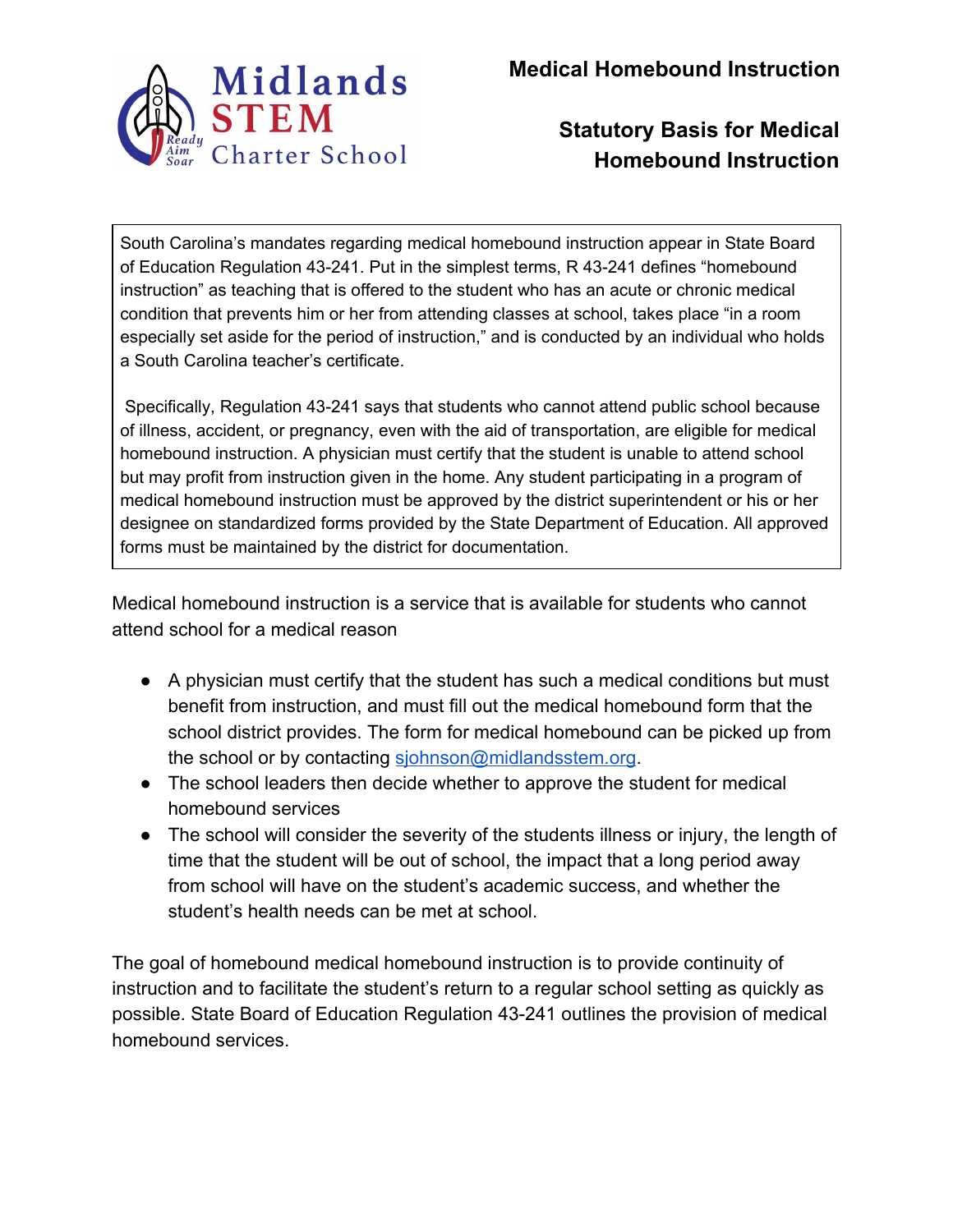

For further information please contact Shante Johnson, Special Education Coordinator at [sjohnson@midlandsstem.or](mailto:sjohnson@midlandsstem.org)g

#### **What are the parents' responsibilities in the medical homebound instruction process?**

The parents should:

- realize that before instruction can begin, all necessary paperwork must be completed; · ensure that the child is prepared for the arrival of the medical homebound teacher;
- provide an area in the home that is conducive to learning and suitable for instruction (e.g., is quiet and free of distractions, has good lighting and a desk or table);
- understand that during the course of medical homebound instruction, adult supervision in the home is required in order to ensure a healthy and safe environment for both the student and the teacher;
- make certain that the student is available for all scheduled instruction;
- contact the homebound teacher to cancel the scheduled period of instruction in cases of emergency;
- inform the homebound teacher of the child's future medical appointments as early as possible if such appointments will interfere with instruction time;
- understand that if the student is absent for his or her scheduled period of instruction, he or she is considered absent from school on that day;
- understand that the state's compulsory attendance laws fully apply to medically homebound students;
- communicate with the district's medical homebound instruction coordinator or the school's contact person about changes in the child's health and return-to-school plans;
- sign the homebound teacher's time sheet each time instruction is rendered, which logs the hours and days that the teacher has worked with the student;
- monitor and encourage the child to plan his or her time in order to accomplish assigned work; and
- understand that although medical homebound instruction usually takes place at home, an alternative site may be designated if circumstances warrant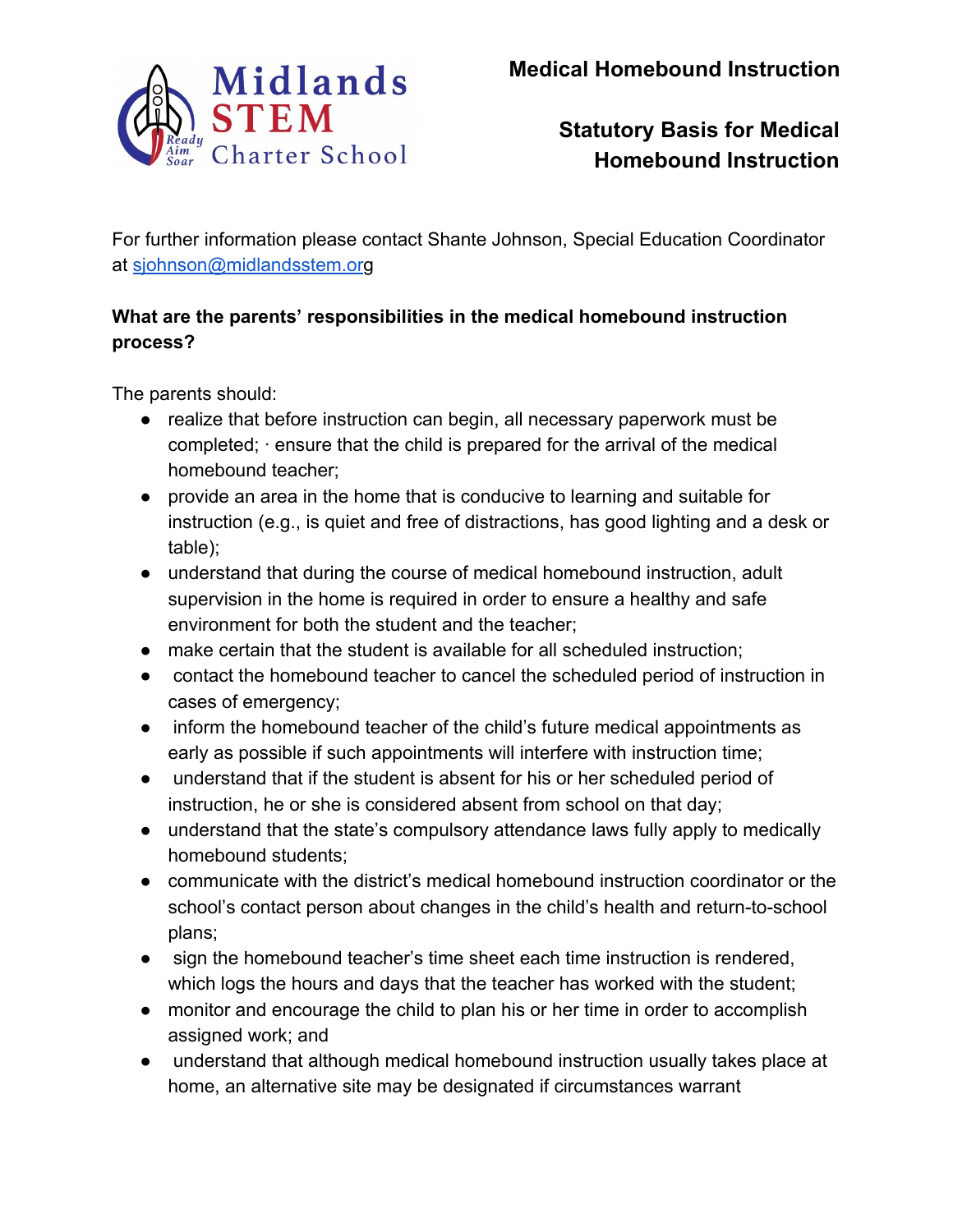

#### **What are the medical homebound teacher's responsibilities in the instruction process?**

The homebound teacher should

- consult with the school's homebound coordinator, to ensure all required documentation has been submitted before providing services;
- provide the school district with proof of a valid South Carolina teacher's certificate, undergo a SLED check, and complete a Child Abuse and Neglect Registry check;
- call the school's homebound instruction coordinator if medical homebound instruction does not begin on the anticipated date;
- keep a time-sheet that logs the hours and days that he or she has worked with the student;
- notify the family or hospital if he or she is unable to attend a regularly scheduled session due to illness or an emergency;
- notify the school's homebound instruction coordinator immediately if the teacher expects to be absent from the regularly scheduled sessions for more than a few days;
- never arrange for a substitute without prior approval;
- maintain close contact with the student's regular teachers and counselors to ensure that the student is working on the appropriate assignments and is receiving the appropriate grades or credit that he or she has earned;
- keep documentation to ensure the student receives credit for the work that he or she accomplishes;
- notify the building principal and the school's homebound instruction coordinator if one of the student's school-based teachers is not cooperating in the homebound instruction process;
- consult periodically with the student's regular teachers regarding the long-term planning of the student's education program;
- $\bullet$  meet on a regular basis with the student and the family or hospital staff;  $\cdot$ understand confidentiality requirements;
- call the school's homebound instruction coordinator immediately if the student is absent from home at the scheduled instruction time and the session has not been cancelled by the family;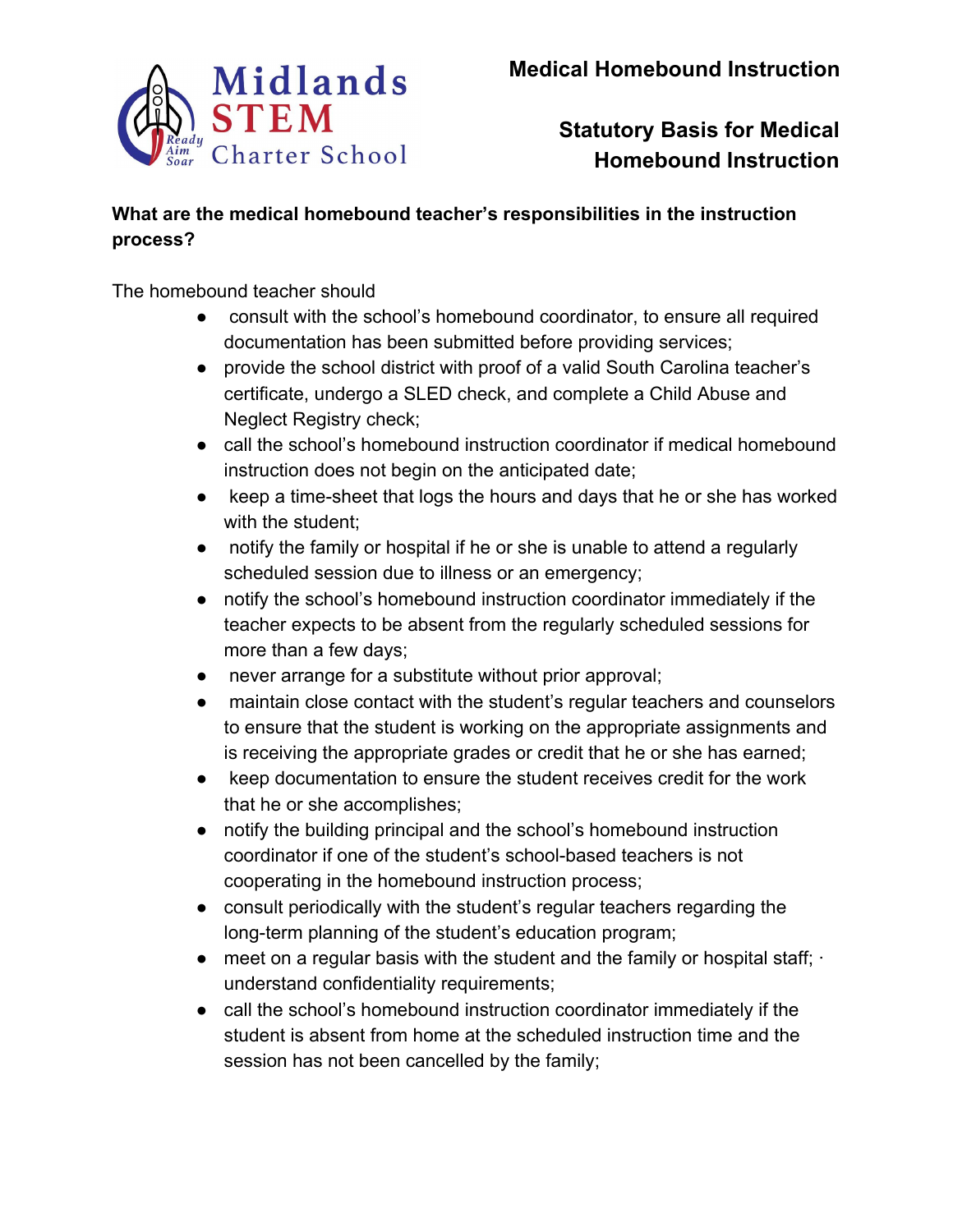

- call the school's homebound instruction coordinator immediately if there are concerns about the safety of the situation in the home;
- report (or cause a report to be written) to the Department of Social Services or to local law enforcement if he or she believes that the student's physical or mental health or welfare has been or may be adversely affected by abuse or neglect;
- maintain written documentation of work assigned, student absences, and meetings with parents and school staff;
- call the school's homebound instruction coordinator if there are problems with school personnel, the family, or the student;
- remember that motivation can be a problem with a sick or injured student;
- notify the district's homebound instruction coordinator and the school contact person as soon as it is known when the student will return to school; and
- return assignments, books, and materials to the school when the student is authorized to return to classes

#### **What are the student's classroom teachers' responsibilities in the medical homebound instruction process?**

The medically homebound student's teachers should

- determine the student's interim and final grades with input from the medical homebound teacher;
- understand confidentiality requirements;
- assigns grades to the medically homebound student, following the regular grade-reporting processes including interim reports and report cards;
- collaborate and consult regularly with the medical homebound teacher regarding all the student's assignments, projects, and assessments;
- provide long-term planning of instruction in collaboration with the medical homebound teacher;
- provide the student's assignments on a regular basis;
- clearly communicate with the medical homebound teacher about the student's progress;